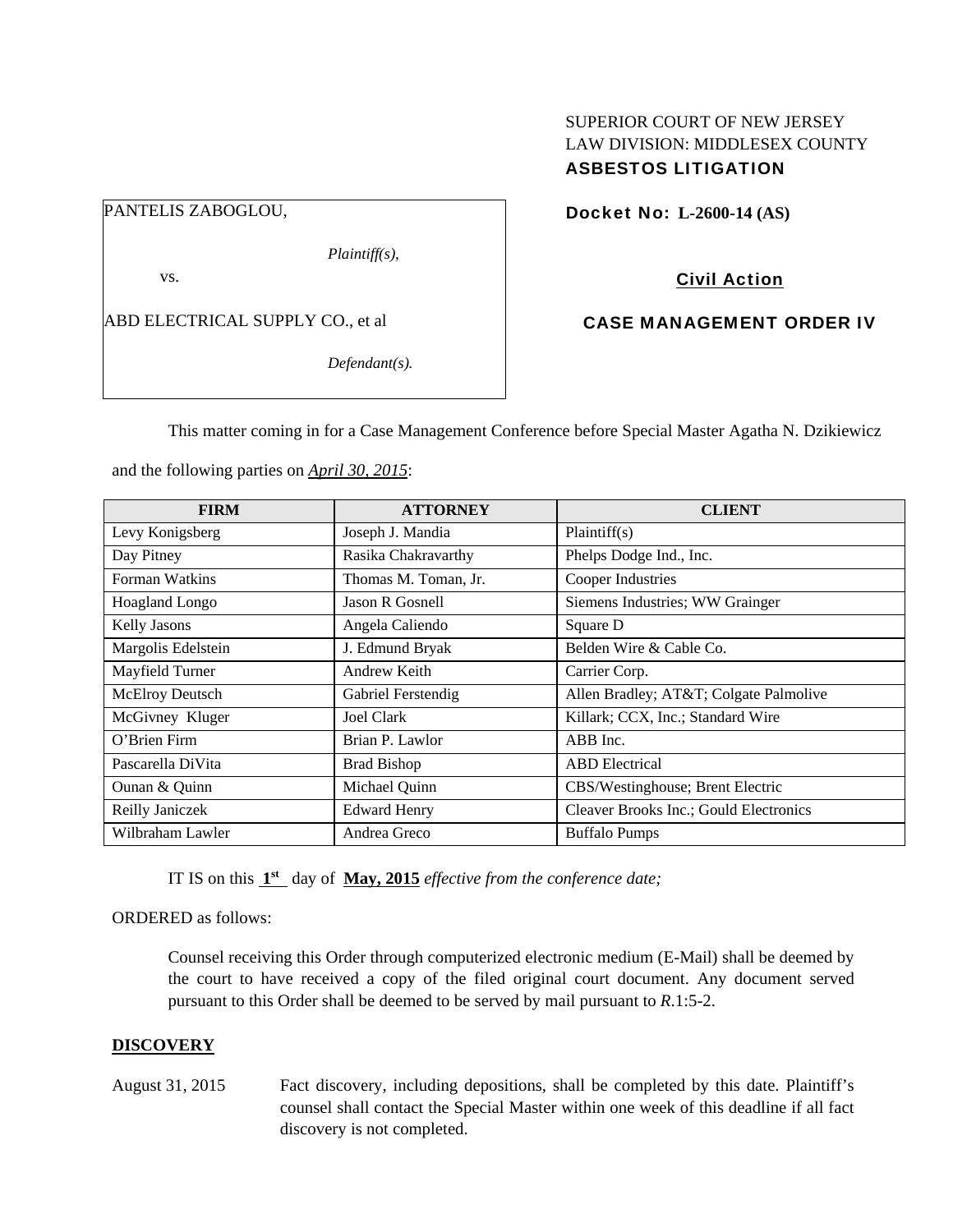September 30, 2015 Depositions of corporate representatives shall be completed by this date.

## **EARLY SETTLEMENT**

October 9, 2015 Settlement demands shall be served on all counsel and the Special Master by this date.

#### **SUMMARY JUDGMENT MOTION PRACTICE**

- November 6, 2015 Summary judgment motions shall be filed no later than this date.
- December 4, 2015 Last return date for summary judgment motions.

## **MEDICAL DEFENSE**

September 30, 2015 Plaintiff shall serve medical expert reports by this date.

January 15, 2016 Defendants shall identify its medical experts and serve medical expert reports, if any, by this date. **In addition, defendants shall notify plaintiff's counsel (as well as all counsel of record) of a joinder in an expert medical defense by this date.** 

## **LIABILITY EXPERT REPORTS**

October 23, 2015 Plaintiff shall identify its liability experts and serve liability expert reports or a certified expert statement by this date or waive any opportunity to rely on liability expert testimony.

January 15, 2016 Defendants shall identify its liability experts and serve liability expert reports, if any, by this date or waive any opportunity to rely on liability expert testimony.

## **EXPERT DEPOSITIONS**

February 5, 2016 Expert depositions shall be completed by this date. To the extent that plaintiff and defendant generic experts have been deposed before, the parties seeking that deposition in this case must file an application before the Special Master and demonstrate the necessity for that deposition. To the extent possible, documents requested in a deposition notice directed to an expert shall be produced three days in advance of the expert deposition. The expert shall not be required to produce documents that are readily accessible in the public domain.

## **PRE-TRIAL AND TRIAL**

| September 2, 2015                | The settlement conference previously scheduled on this date is <b>cancelled</b> .                                                                                                                                                                                                                                                                 |
|----------------------------------|---------------------------------------------------------------------------------------------------------------------------------------------------------------------------------------------------------------------------------------------------------------------------------------------------------------------------------------------------|
| February 2, 2016 $\omega$ 1:30pm | Settlement conference. All defense counsel shall appear with authority<br>to negotiate settlement and have a representative authorized to negotiate<br>settlement available by phone. Any request to be excused from the<br>settlement conference shall be made to the Special Master no later than<br>4:00pm of the day prior to the conference. |

\_\_\_\_\_\_\_\_\_\_\_\_\_\_\_\_\_\_\_\_\_\_\_\_\_\_\_\_\_\_\_\_\_\_\_\_\_\_\_\_\_\_\_\_\_\_\_\_\_\_\_\_\_\_\_\_\_\_\_\_\_\_\_\_\_\_\_\_\_\_\_\_\_\_\_\_\_\_\_\_\_\_\_\_\_\_\_\_\_\_\_\_\_\_\_\_\_\_\_\_\_\_\_\_\_\_\_\_\_\_